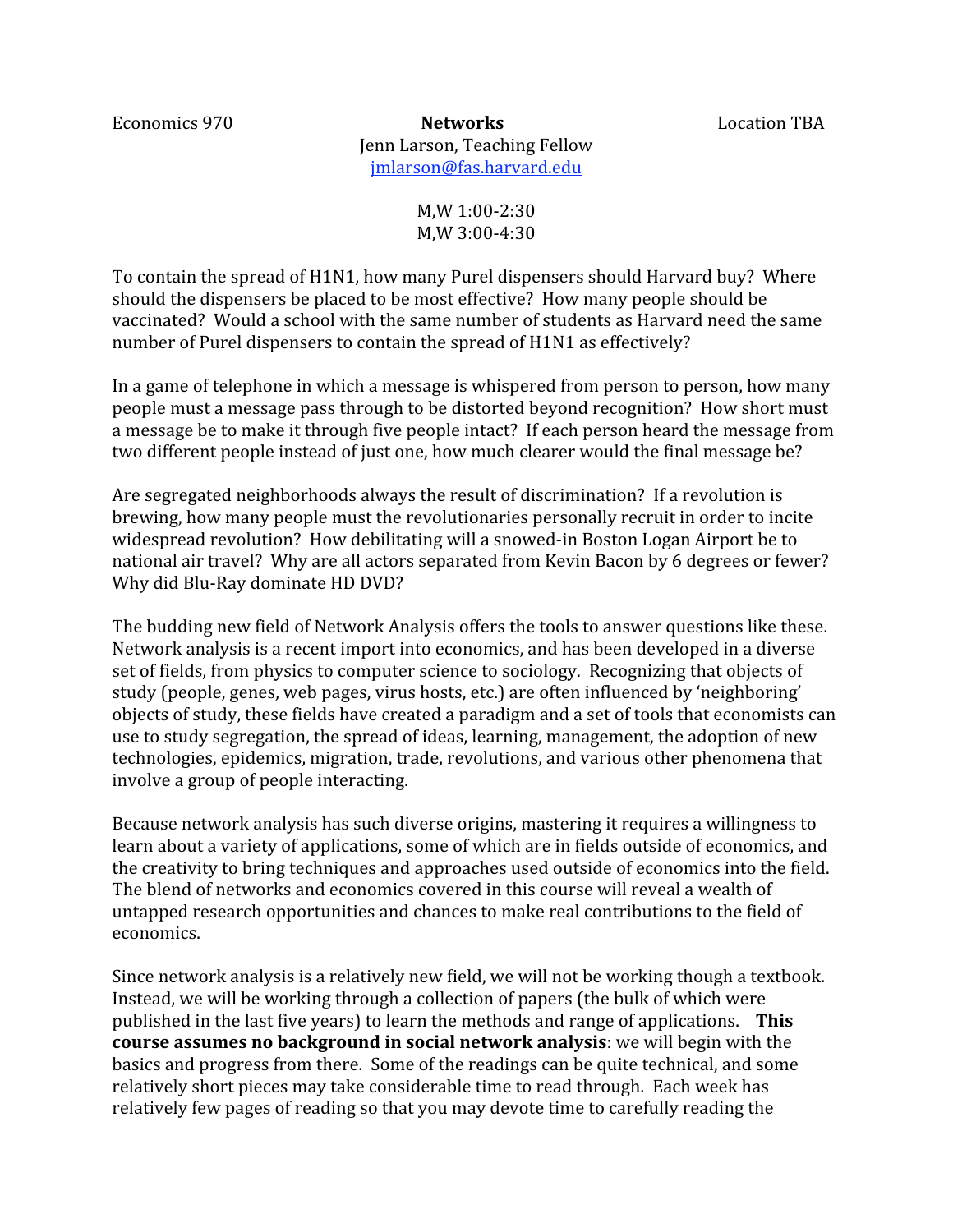assigned
pieces.

That
being
said,
I
do
not
expect
you
to
be
able
to
reproduce,
or
even
fully understand, the intricate math in some of the articles. One of the skills this course will help you to hone is the ability to extract meaning from an academic article, even if the level of technical proficiency assumed in the article is well above your own. (Read:
some
articles
are
hard.

You
can
get
a
lot
out
of
them
anyway.)

By the end of the course, you will have the skills necessary to explain or make predictions about
real
world
phenomena
using
network
techniques.

As
we
encounter
various
network models
throughout
the
course
that
seek
to
describe
or
explain
the
world,
we
will
focus
on understanding, replicating and improving upon the models, and on applying the models to other
phenomena
not
yet
explored
with
a
networks
approach.

We
will
also
discuss strategies
for
empirically
verifying
the
explanations
or
predictions
offered
by
the
models. Throughout the course, you will have the opportunity to explore network analysis through discussions, brief lectures, activities, short assignments, an empirical exercise, and a final research
project.

Attendance, preparation and thoughtful participation are expected and are crucial to making
section
a
valuable
experience
for
everyone.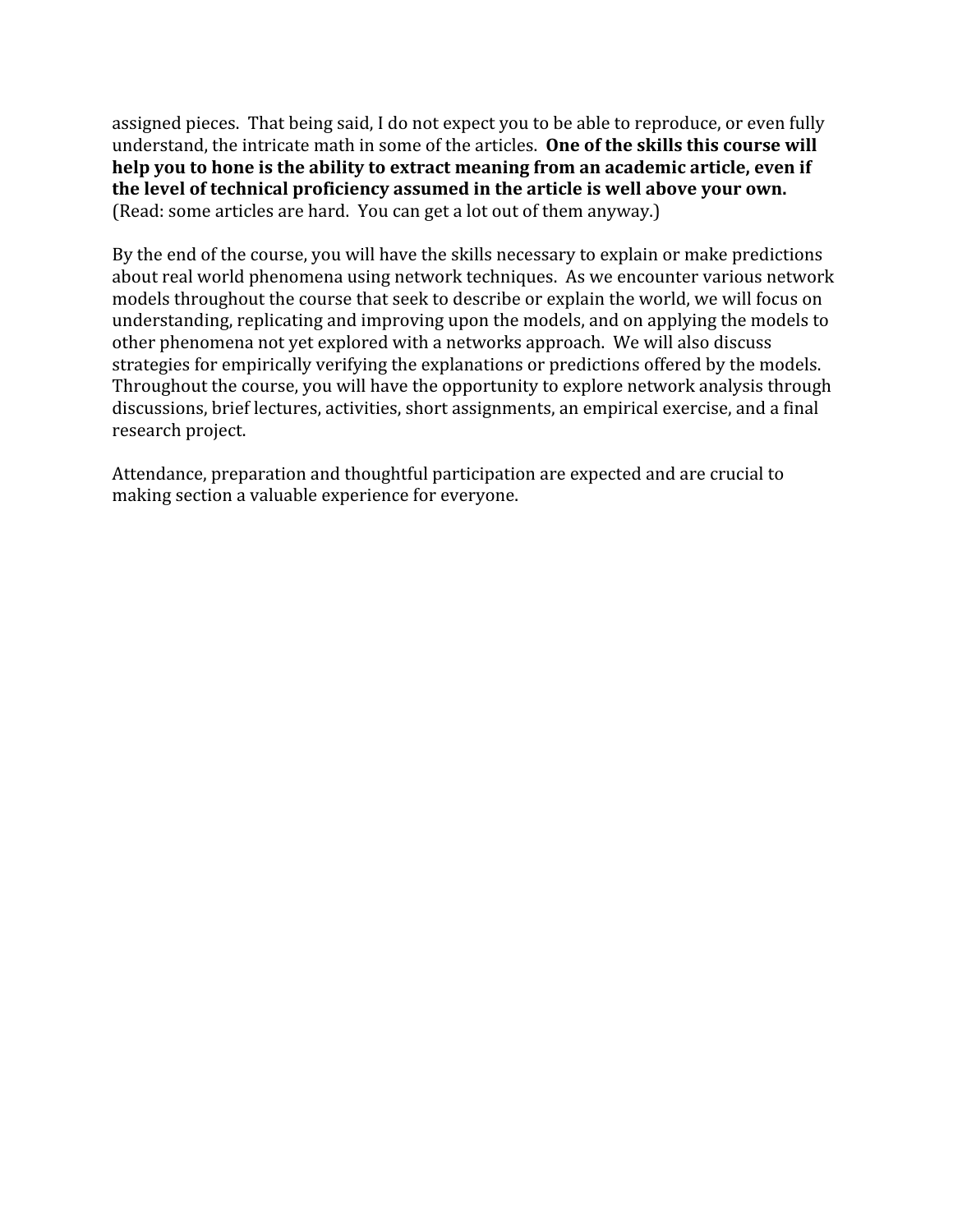# **Course
requirements
(and
their
weight
in
the
final
grade):**

Attendance and participation (20%): attendance is mandatory and thoughtful participation
is
expected
in
discussions
and
activities.

**Short assignments (15%):** these are intended to clarify course material, offer practice in applying
course
concepts,
and
facilitate
discussion.

Assignments
will
include
one
problem set (due  $2/14/11$  at the beginning of section), preparation of one short presentation (to be given
in
section
2/28/11),
and
3
response
papers.

Response
papers
are
1‐2
page
reactions to a day's readings due in hard copy at the beginning of the section containing that day's readings. Some options for response papers include: offer a critique of a paper, suggest an alternate application of a model or empirical study in a paper, find and briefly summarize a paper
directly
related
to
a
day's
readings
and
point
out
the
relative
merits
or
drawbacks
of its
approach,
etc.

You
may
choose
any
day
between
2/9/11
and
4/20/11
to
submit response
papers.

You
may
submit
up
to
4;
I
will
record
the
best
3
grades.

**Empirical exercise (15%):** 5-6 page memo detailing an empirical exercise completed with a partner, due beginning of section on  $3/21/11$ . In section on  $3/21/11$ , the pairs will present
methods
and
results.

We
will
spend
section
on
3/7/11 discussing
what
will
be expected
in
the
empirical
exercise.

**Prospectus for the final project (10%):** 3-4 page memo proposing the topic and plan for the final research project, due by email to the class at 11:59pm on 4/22/11. 4/25/11 will be a double-length class to enable two sections to present their prospectuses and receive feedback to help guide the final project (and this double class will count as our make-up for President's
Day).

**Final research project (40%):** 15-18 page research paper creating a network model to explain
some
real
world
phenomenon,
deriving
predictions
from
the
model,
and
discussing a possible empirical test of the model's predictions which could be conducted. Due 11:59pm,
5/1/11.

Late policy: Because response papers are meant to facilitate discussion, no late response papers
will
be
accepted.

Papers
(the
empirical
exercise,
the
prospectus,
and
the
final research project) submitted after the due date and time will be penalized half a letter grade for
each
24
hours
past
the
due
date.

Exceptions
for
personal
emergencies
will
be
assessed on a case-by-case basis. Papers will receive a zero 120 hours past the due date.

Additional course information will be announced in section or distributed via the email list or
the
course
website.

Below are the readings for the course. **Papers listed for a day are to be read in time for class that day.** Course readings can be found on the course website or on reserve at Lamont.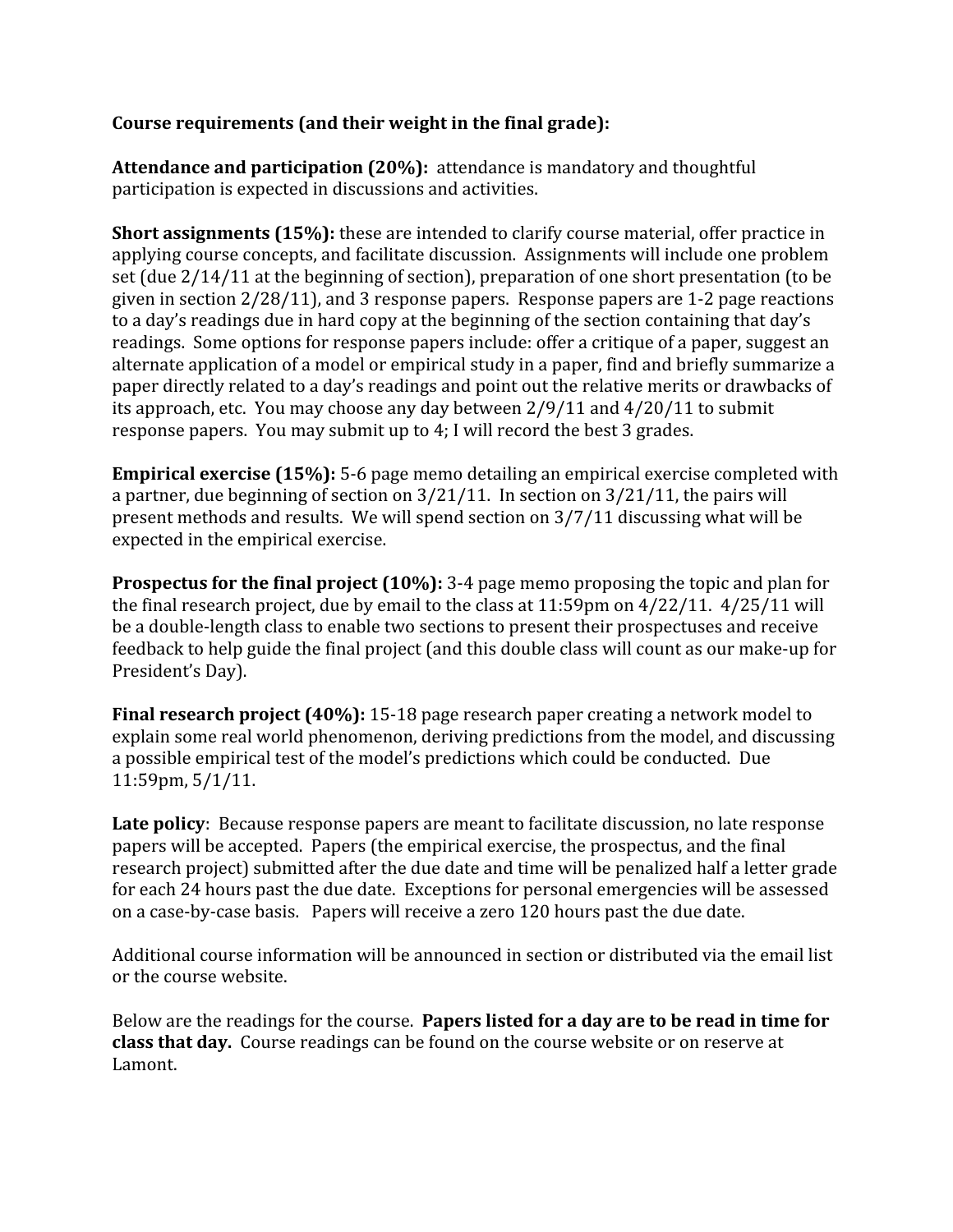## **Week
1:
Introduction
to
Networks**

What is network analysis? What topics are in the domain of network analysis? What advantages and disadvantages does network analysis have compared to other tools and paradigms available to economists? What can a simple network model tell us about residential segregation and discrimination? Does segregation *imply
discriminatory
preferences?*

## **1/31/11**

Chapter 1, "In the Thick of It," (p. 3-32) of Christakis, Nicholas A. and James H. Fowler, *Connected:* The Surprising Power of Our Social Networks and How They Shape Our Lives, Little, Brown and Company, 2009.

#### **2/02/11**

Chapter 4, "Sorting and Mixing: Race and Sex," (p. 137-166) of Schelling, Thomas C., *Micromotives and Macrobehavior,* W.W.Norton
and
Company,
1978/2006*.*

## **Week
2:
Preliminary
details**

*How
can
networks
be
described?

What
do
abstract
network
characteristics
have
to
do
with
real
world phenomena
like
epidemics,
internet
searches,
financial
markets
and
scientific
collaboration?* 

#### **2/7/11**

Chapter 2, "Representing and Measuring Networks," (p. 20-51) of Jackson, Matthew O., *Social and Economic
Networks,* Princeton
UP,
2008.

#### **2/9/11**

Newman, M.E.J., "Who is the Best Connected Scientist? A Study of Scientific Coauthorship Networks," in Complex Networks, E. Ben-Naim, H. Fraudenfelder, and Z. Toroczkai (eds.), p. 337-370, Springer, 2004.

Intro (p. 23-27) of Konig, Michael D. and Stefano Battiston, "From Graph Theory to Models of Economic
Networks.
A
Tutorial."
in
A.K.
Naimzada
et
al.
(eds.), *Networks,
Topology
and
Dynamics,* Lecture Notes
in
Economics
and
Mathematical
Systems
613,
Springer
2009.

## **Week
3: Basic
modeling
with
graphs**

How can a complex phenomenon be represented by a simple network, and what novel insights can the simple network offer? How can immigration be modeled with a network, and what can be learned about immigrants' employment opportunities? How can income inequality be studied with networks? Why are all actors a mere 6 degrees from Kevin Bacon? How connected are strangers, and why would this matter? How could an experiment be designed to determine the characteristics of a network or the effects of a network?

#### **2/14/11:
Problem
set
due
in
hard
copy
at
beginning
of
section**

Chapter
3,
"Transportation
Problems,"
(p.
51‐77)
of Chartrand,
Gary, *Introductory
Graph
Theory,* Dover
Publications,
1977.

Calvo-Armengol, Antoni and Matthew O. Jackson, "The Effects of Social Networks on Employment and Inequality," *American
Economic
Review* 94(3),
p.
426‐454, 2004.

Munshi, Kaivan, "Networks in the Modern Economy: Mexican Migrants in the US Labor Market," *Quarterly
Journal
of
Economics
118(2),
p.
549599,
2003.*

#### **2/16/11**

Chapter 3, "The Third Link: Six Degrees of Separation," (p. 25-40) of Barabasi, Albert-Laszlo, Linked, Plume,
2003.

Duflo,
Esther
and
Emmanuel Saez,
"The
Role
of
Information
and
Social
Interactions
in
Retirement Plan Decisions: Evidence From a Randomized Experiment," *Quarterly Journal of Economics* 118(3), p. 815-842,
2003.

Fowler, James H. and Nicholas A. Christakis, "Cooperative Behavior Cascades in Human Social Networks,"
working
paper,
2009.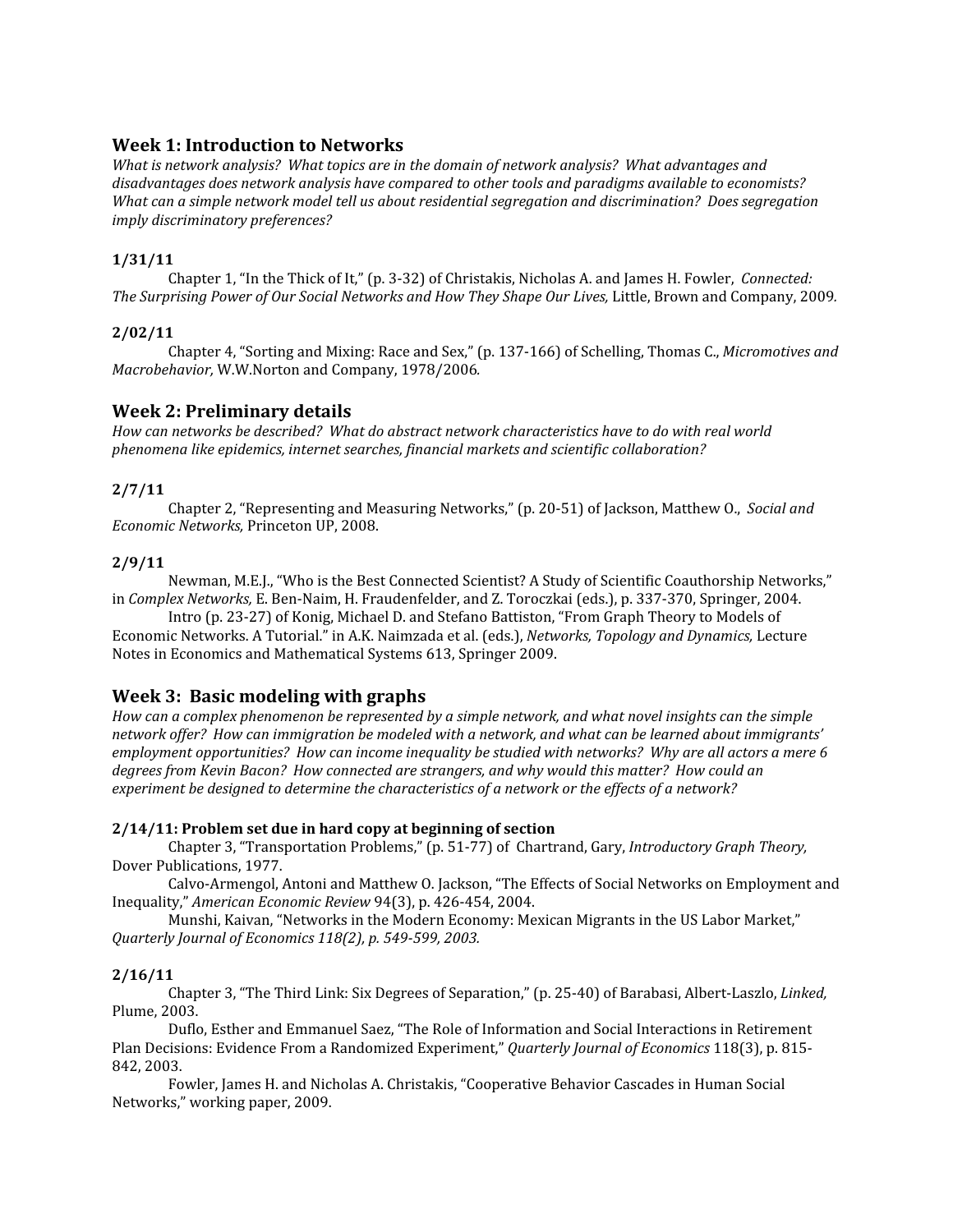## **Week
4:
Finding
networks
in
less
obvious
places**

What role do social networks play in bank runs? Financial crises? Political campaigns? Crime? How problematic would it be to ignore the role of social networks when studying these kinds of phenomena?

## **2/21/11:
No
Class
(President's
Day)**

## **2/23/11**

Chapter 5, "The Buck Starts Here," (p. 135-171) of Christakis, Nicholas A. and James H. Fowler, Connected: The Surprising Power of Our Social Networks and How They Shape Our Lives, Little, Brown & Company,
2009.

Bellair, Paul E., "Social Interaction and Community Crime: Examining the Importance of Neighbor Networks," *Criminology* 35(4),
p.
677
–
704,
1997.

Glaeser, Edward L., Bruce Sacerdote and Jose A. Scheinkman, "Crime and Social Interactions," *Quarterly
Journal
of
Economics* 111(2),
p.
507‐548,
1996.

## **Week
5:

Empirical
estimates
of
descriptive
networks**

How can we learn the features of true networks describing the transmission of AIDS, coauthorships, inventions, health care decisions, etc.? Once we have an estimate of the empirical networks, what can we learn from it?

## **2/28/11:
Presentations**

Presentations
of
applications

## **3/2/11**

Friedman, S.R. et al., "Some Data-Driven Reflections on Priorities in AIDS Network Research," AIDS *and
Behavior* 11(5),
p.
641‐651, 2007.

Rosenblat, Tanya S. and Markus M. Mobius, "Getting Closer or Drifting Apart?" Quarterly Journal of *Economics* 119(3),
p.
971‐1009,
2004.

Uzzi, Brian, "A Social Network's Changing Statistical Properties and the Quality of Human Innovation," *Journal
of
Physics
A:
Mathematical
and
Theoretical* 41(22),
p.
1‐12,
2008.

## **Week
6:
Empirical
estimates
and
how
to
contribute**

How can we learn the features of true networks describing the way people create inventions or make decisions *about
their
health?

Remember
how
to
run
regressions?*

#### **3/7/11: Description
of
empirical
exercise**

## **3/9/11:
No
Class**

## **Week
7:
Information
in
a
Network**

What can "spread along" a network? If a social network encodes friendship, what are ways that friends convey private information to each other? If two friends also have a mutual friend, how might that affect the quality of information that the two friends receive? Why might cliques matter for the type and quality of information friends receive? What are possible applications of models of information flow among friends?

#### **3/21/11:
Empirical
exercise
due
beginning
of
section**

Presentations
of
empirical
exercises

## **3/23/11**

Granovetter, M. J., "The Strength of Weak Ties," American Journal of Sociology 78(6), p. 1360-1380, 1973.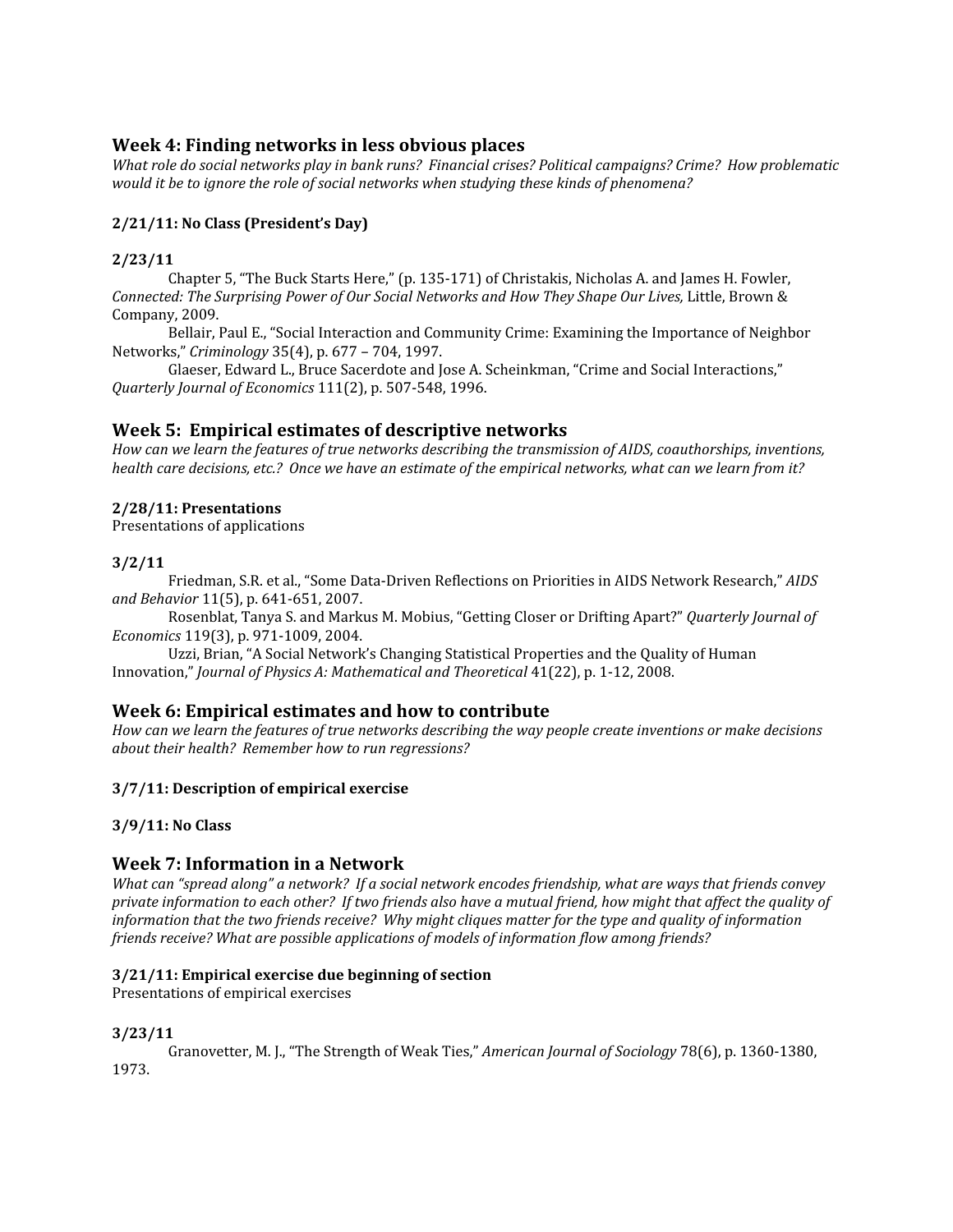Chapter 6, "Politically Connected," (p. 172-220) of Christakis, Nicholas A. and James H. Fowler, Connected: The Surprising Power of Our Social Networks and How They Shape Our Lives, Little, Brown & Company,
2009.

## **Week
8:

Homophily
v.
Influence,
and
Network
Formation**

*How
can
we
estimate
characteristics
of
empirical
networks,
like
the
similarity
of
members
belonging
to*  voluntary organizations? Do similar people tend to become friends (is there homophily), or do friends influence each other to become more similar (is there influence)? If policymakers could influence who becomes friends, might that affect discrimination? What would this mean for the policy of assigning college roommates? How do *networks
form?*

#### **3/28/11**

McPherson, J.M. and L. Smith-Lovin, "Homophily in Voluntary Organizations: Status Distance and the Composition of Face-to-face Groups," *American Sociological Review* 52(3), p. 370-379, 1987.

Boisjoly,
J.
et
al.,
"Empathy
or
Antipathy?
The
Impact
of
Diversity," *American
Economic
Review* 96(5), p.
1890‐1905, 2006.

Currarini, S. et al., "Identifying the Roles of Race-Based Choice and Chance in High School Friendship Network
Formation," *Proceedings
of
the
National
Academy
of
Sciences* 107(11),
2010.

#### **3/30/11**

Chapters
4‐7
(p.
41‐92)
of
Barabasi,
Albert‐Laszlo, *Linked,* Plume,
2003.

Jackson, M.O., and Wolinsky, A., "A Strategic Model of Social and Economic Networks," *Journal of Economic
Theory* 71(1),
1996.

## **Week
9: Diffusion
through
a
Network**

How does a social network influence people's vaccination decisions? What explains the observation that obese people tend to be friends with obese people- are they friends because they are obese, or do they learn to be obese from each other? How can we model the process of learning from friends? How could we empirically verify our *predictions
about
learning
from
friends?

What
can
a
model
of
diffusion
show
about
the
adoption
of
new*  technologies? The impact of a snowed-in Boston Logan on national air travel? The resilience of the world wide *web
to
a
web
page
that
is
down?*

#### **4/4/11**

Rao, Neel, Markus M. Mobius and Tanya Rosenblat, "Social Networks and Vaccination Decisions," working
paper,
2007.

Christakis,
Nicholas
A.
and
James
H.
Fowler,
"The
Spread
of
Obesity
in
a
Large
Social
Network
Over 32
Years," *New
England
Journal
of
Medicine* 357(4),
p.
370‐379, 2007.

## **4/6/11**

Chapter 7, "Diffusion Through Networks," (p. 185-222) of Jackson, Matthew O., *Social and Economic Networks,* Princeton
UP,
2008.

Judd, Stephen et al., "Behavioral Dynamics and Influence in Networked Coloring and Consensus," *Proceedings
of
the
National
Academy
of
Sciences* 107(34),
2010.

## **Week
10: Learning
Information
from
Neighbors
in
a
Network**

Do people adapt their opinions and beliefs to their friends' opinions and beliefs? If everyone hears some information related to a fact, will everyone eventually know the fact? How could policymakers use information about social networks to improve the effectiveness of policies? How could educators use this information? *Advertising
executives?* 

## **4/11/11**

Chapter
8,
Sections
1
and
2
(p.
223
‐228)
of
Jackson,
Matthew
O., *Social
and
Economic
Networks,*  Princeton
UP, 2008.